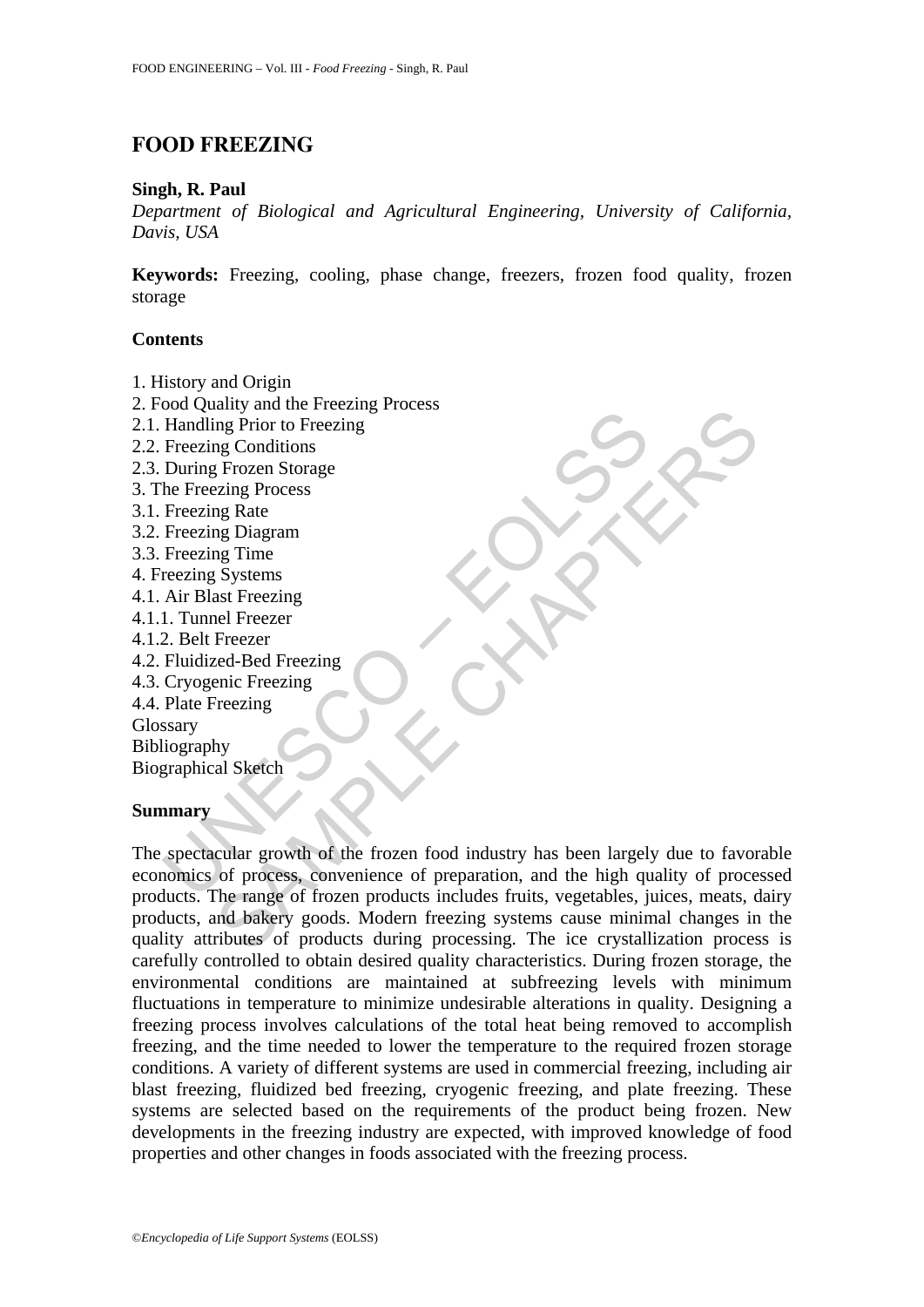## **1. History and Origin**

One of the earliest known attempts to invent the freezing process is attributed to Sir Francis Bacon, a well-known English philosopher. In March 1626, he bought a hen, dressed it, and stuffed it with snow. Unfortunately, he caught a chill while experimenting and died of bronchitis a few days later. Bacon's use of snow as a cooling medium would not provide a sufficient temperature gradient to freeze food. In 1861, Enoch Piper of Camden, Maine, patented a method to freeze whole fish using a mixture of salt and ice to obtain a medium with sub-freezing temperature. He spread the mixture over racks of fish to freeze the product and was able to hold the frozen fish in insulated storage rooms cooled with chilled brine. These, and similar methods, soon became common practice in fishing ports of the Great Lakes, New England, and New York state, where ice was plentiful. In 1924, Clarence Birdseye developed a simple freezing system by putting foods packaged in rectangular containers in contact with metal belts chilled from -40 to -45°C with calcium chloride solution. Later, he employed pressure to improve the contact between the food and the metal plates and used vaporizing ammonia to cool the plates. His process and its auxiliaries gave birth to the modern frozen food industry.

The frozen food industry had a humble beginning in the early part of the twentieth century, limited to freezing fruits, vegetables, meats, and fish. Today, the range of frozen foods includes: bakery goods, ice cream, desserts, consumer and catered packaged products, and juices.

em by putting foods packaged in rectangular containers in conta<br>led from -40 to -45°C with calcium chloride solution. Later, he<br>mprove the contact between the food and the metal plates an<br>monia to cool the plates. His proc putting foods packaged in rectangular containers in contact with metal putting foods packaged in rectangular containers in contact with metal 1 m -40 to -45°C with calcium chloride solution. Later, he employed pres the con Frozen foods are valued for their superior sensory and nutritional quality when compared with foods preserved by other methods. The quality attributes of a frozen food can be maintained with a properly designed freezing process, and a carefully monitored handling and storage practice. Furthermore, frozen foods are convenient to cook in the home (or institutional kitchen) prior to consumption. Consumer demand for foods easy and quick to prepare has increased over the last several decades in a number of industrialized countries. Frozen foods have largely benefited from this demand, as evidenced by the strong growth in sales. From 1970 to 1990, the total value of all U.S. frozen foods increased from \$8 to \$55 billion. In 1990, the total volume of U.S. frozen foods was 12.9 million tons compared with 6 million tons for Europe.

## **2. Food Quality and the Freezing Process**

## **2.1. Handling Prior to Freezing**

Prior to freezing, the time elapsed in initial preparation of a food commodity is a critical factor influencing the quality of the frozen product. Once a fruit or vegetable is harvested or an animal slaughtered, the intrinsic biochemical reactions do not cease. Instead, varieties of reactions continue to alter the food's quality, often in a deteriorative mode. Therefore, the handling of foods prior to freezing, and environmental conditions such as temperature and humidity, require careful control. With vegetables, intrinsic enzymes must be inactivated prior to freezing. Otherwise, enzymatic reactions occurring at frozen storage temperatures may degrade such attributes as color, flavor, texture, and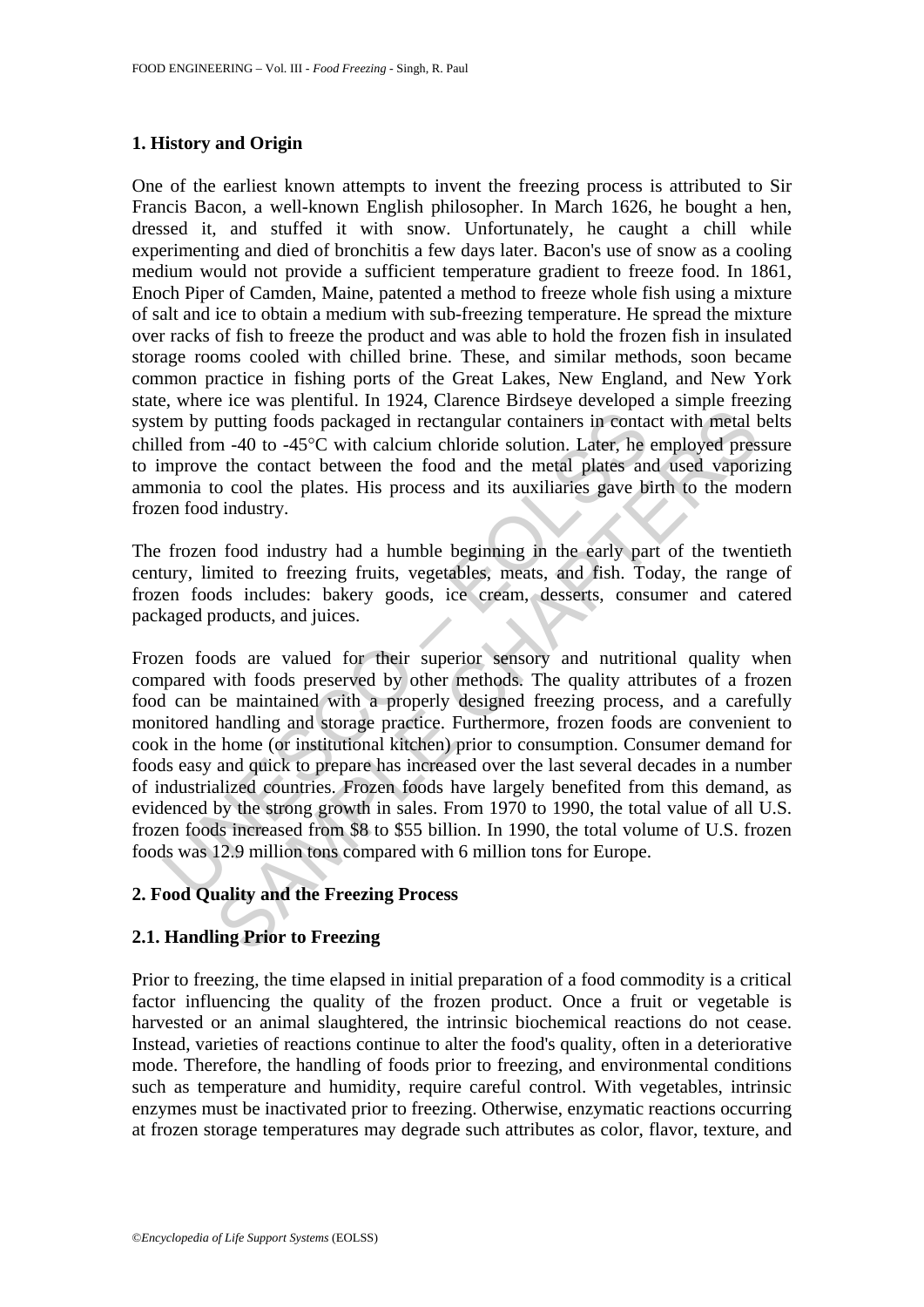nutritional value (see *Kinetics of Chemical Reactions in Foods*, *Engineering Properties of Foods*).

Vegetables are blanched prior to freezing to inactivate their inherent enzymes. Typically, the activity of three enzymes—peroxidase, catalase, and lipoxygenase—is monitored to determine the effectiveness of a blanching treatment. In an industrial blanching process, vegetables are either submerged in hot water or exposed to steam. The blanching process is designed with the following criteria in mind:

- All food particulates should be uniformly exposed to the heating medium.
- Blanching time for all food particulates should be uniform.
- Food particulates should not be physically damaged during blanching.
- Any leaching of product components should be minimized.
- The blanching process should conserve energy and water.

Higher than the design of polonic components should be imminized.<br>The blanching process should conserve energy and water.<br>Fine blanching process should conserve energy and water.<br>Fine Mot water blanchers sometimes have tub Example of poduct components shound be minimized.<br>
The most process should conserve energy and water.<br>
The most water blanchers sometimes have addressed some of the water blanchers sometimes have water blanchers were water Developments in the design of blanching equipment have addressed some of these criteria. Hot water blanchers sometimes have tubular systems, where water heated with steam injection is used to heat and convey food particulates. In a rotary, screw blancher system, hot water and food particulates are brought into contact in a static drum with a central screw that turns and improves the contact between the food and hot water. An integrated blancher and cooler design involves heating and cooling sections within the same unit. The product enters the blancher on a conveyor belt and is preheated, followed by blanching in a steam environment, and the cooling zones. Some researchers believe this system has improved energy efficiency and reduced water consumption. Although there has been considerable interest in the use of microwaves for blanching, problems exist in achieving uniform heating when water distribution within a particulate is non-uniform. Moreover, the operational costs of a microwave system for industrialscale blanching are significantly higher than with conventional units using water or steam.

Typical blanching conditions are shown in Table 1. After blanching, the product is cooled by immersion in chilled water. Blanched vegetables are either packaged in retailsize packages or frozen without packaging. For meats and poultry products, pretreatment processes such as ageing, chilling, trimming, cutting, cleaning, sorting, and grading influence the final frozen quality.

| Product         | <b>Blanching Time (s)</b> | <b>Heating Medium</b> |
|-----------------|---------------------------|-----------------------|
| Asparagus       | 210-300                   | Steam                 |
| <b>Broccoli</b> | 210                       | Steam                 |
| Carrots         | 120-180                   | Water at 99 °C        |
| Cauliflower     | 240-300                   | Steam                 |
| Corn on the cob | 360-660                   | Steam                 |
| Corn            | 180                       | Steam                 |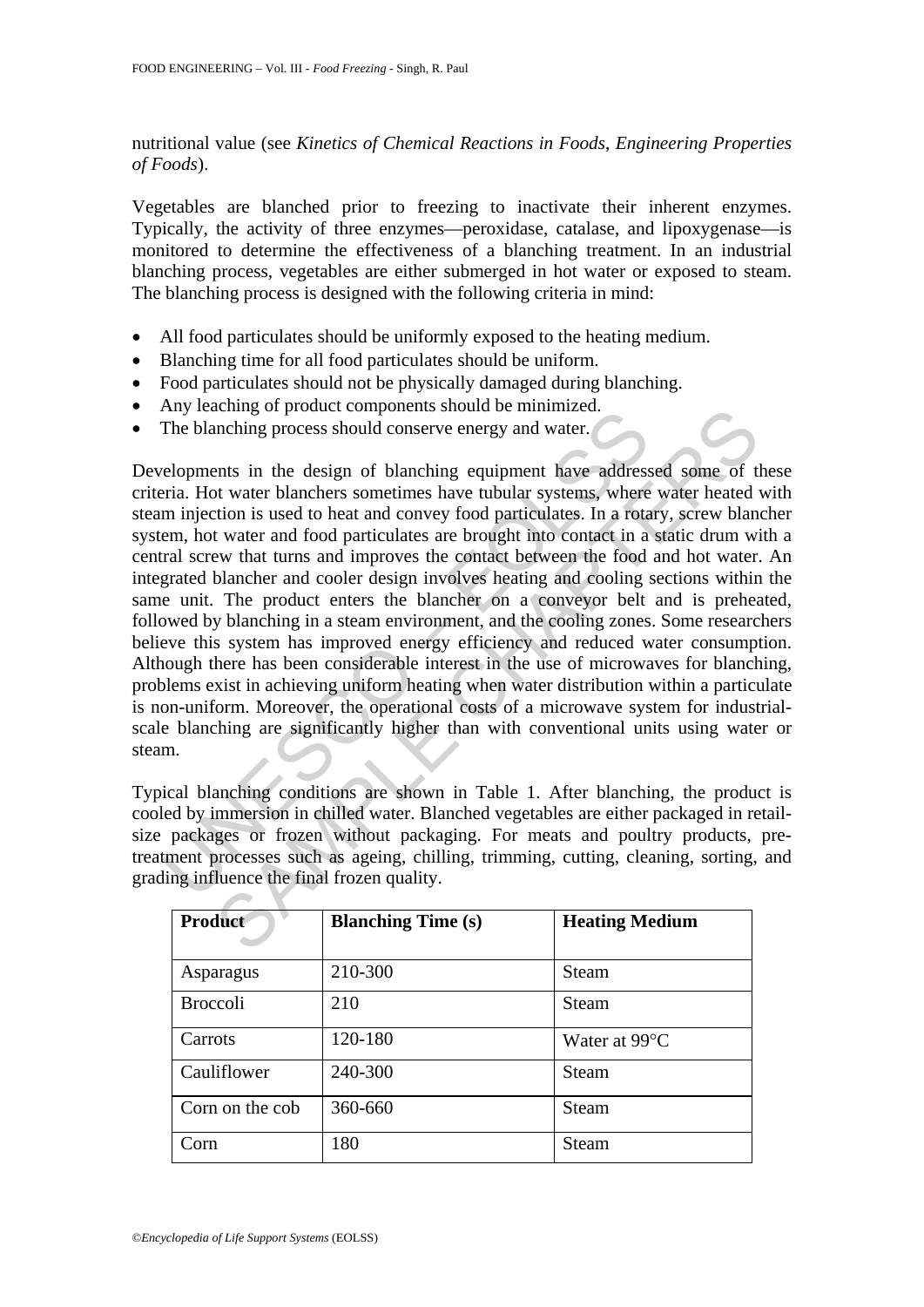| Peas    | $48 - 60$ | Water at 99 °C |
|---------|-----------|----------------|
| Spinach | 120-180   | Steam          |

Table 1. Typical blanching conditions for vegetables.

## **2.2. Freezing Conditions**

In modern freezers, the time of exposure and temperature of the freezing medium are carefully controlled. Ice crystallization during freezing, where water present in a food crystallizes into ice, is the most fundamental step in the freezing process. The crystallization process is comprised of the nucleation stage and the crystal growth stage. In the first stage, nucleation establishes sites in a food where ice crystals may later grow. Nucleation sites are typically the non-aqueous entities. In heterogeneous nucleation, the type common in the freezing of foods, water molecules aggregate around the nucleate. Other factors, such as supercooling, physical disturbance, and change in viscosity with temperature, also affect the rate of nucleation.

After the nuclei are formed, crystals begin to grow, often at a rapid rate. Among the factors affecting crystal growth are the rate of heat removal, temperature of the cooling medium, diffusion, and change in viscosity with temperature (see *Crystallization*).

X. Nucleation sites are typicary the non-aquotion sites are typically the non-aquotis entirelection, the type common in the freezing of foods, water molecule nucleate. Other factors, such as supercooling, physical disturba cleanton sties are typically the non-aqueous entities. In netrogeneous contains the type common in the freezing of foods, water molecules ageregate arce. Other factors, such as supercooling, physical disturbance, and chan The number of nuclei formed during the nucleation stage and the ultimate size of the crystal formed during crystal growth may affect the final quality of some frozen foods, such as ice cream and berry fruits. In a slow freezing process, ice crystals grow into large sizes in the extra-cellular spaces, causing damage to the plant or animal tissue being frozen. The deleterious effects of freezing on product quality are partially due to ice crystal growth at the expense of water extracted from the interior of the cells. When small ice crystals form in the intra- and extra-cellular spaces, damage to quality is minimized. For example, in the formation of small ice crystals, the drip loss during thawing associated with the expulsion of juices from frozen products such as meats is minimized.

## **2.3. During Frozen Storage**

Physical and chemical changes continue to occur in frozen foods during storage. They include lipid oxidation (see *Kinetics of Chemical Reactions in Foods*), insolubilization (or gelation of proteins), loss of vitamins, and degradation of chlorophyll. These changes can profoundly affect the sensory characteristics of foods (see *Sensory Evaluation*). In frozen storage, microbial growth is arrested, and even psychrophilic microbes generally cease to grow below -10°C.

Localized surface dehydration, also called "freezer burn", is a serious physical change that leads to localized surface dehydration and discoloration. This phenomenon is most common in meats, fish, and poultry products, and is caused by small changes in local vapor pressure occurring due to fluctuations in storage temperature. Proper packaging and the use of low and uniform storage temperatures can help alleviate this problem.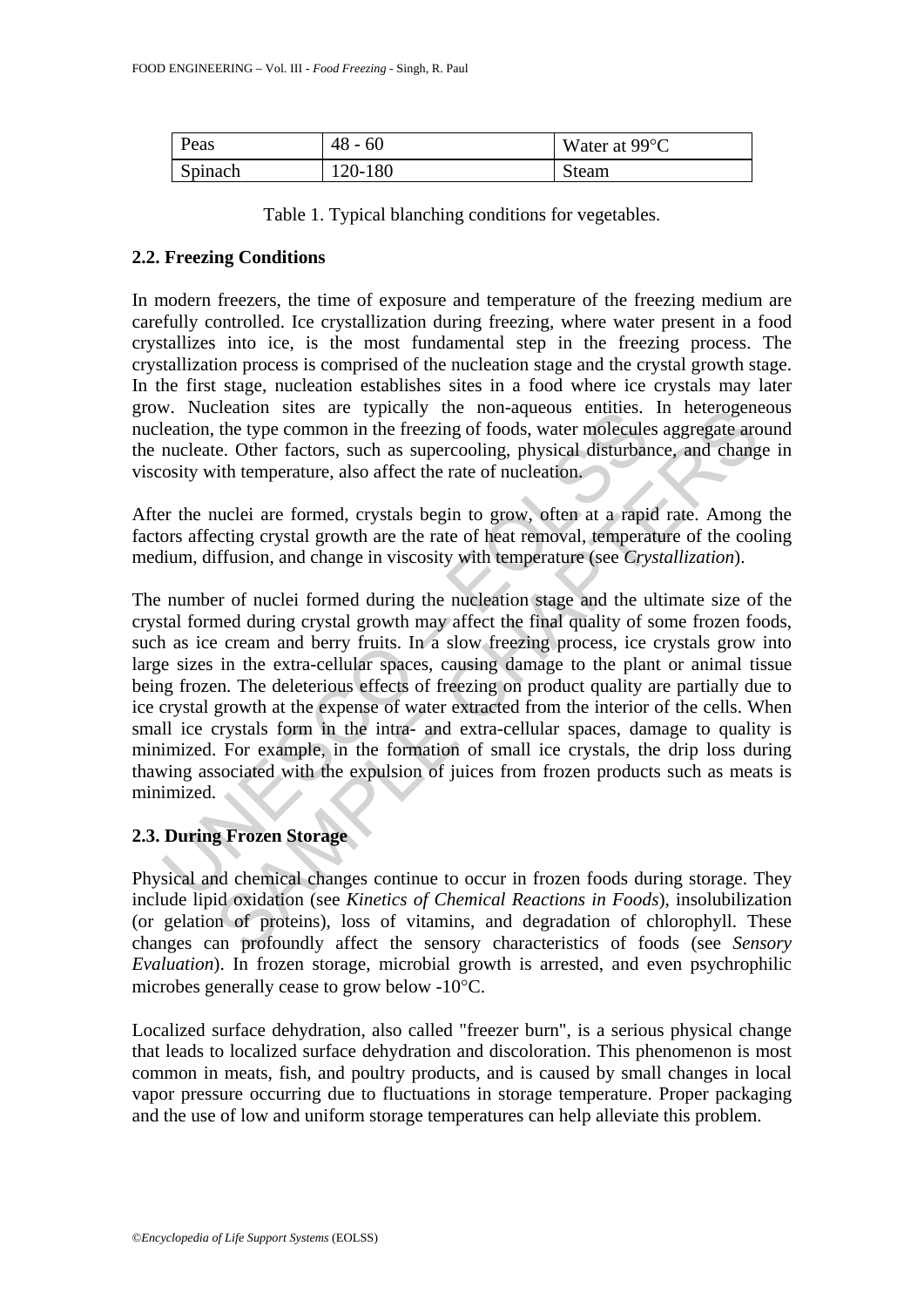Three color changes can be observed in frozen foods during storage: (1) fading of natural color constituents due to changes in chlorophylls (e.g., green vegetables); (2) loss of color from product to surrounding medium (e.g., diffusion of pigments from red cherries stored in sugar syrups); and (3) change in color (e.g., darkening of bone in frozen chicken upon cooking, and browning of sliced peaches due to polyphenoloxidase reacting with air in headspace). These types of changes in color are indicative of quality deterioration during frozen storage. Future research is necessary to minimize these adverse changes.

Flavor changes due to rancidity in frozen meats, poultry, and fish cause major deterioration. For example, fatty fish is prone to oxidative rancidity and must be stored at temperatures below -25°C to avoid undesirable changes. Similarly, blanching of vegetables is necessary to avoid off-flavor problems during frozen storage.

Other textural defects that may occur during improper storage conditions include loss of juiciness in meats, dryness of fish muscle that makes it crumbly, loss of fluidity in egg yolk, and aggregation of starches in sauces.

The methanon of the matter and process are the matter and process in measure in the matter of the matter of the matter in matter in matter in matter in matter in matter in matter is all and a street in same stream of foods Is the case of the mass of the mass of the mass of the mass of the mass of the mass of the mass is even during improper storage conditions include los meats, dryness of fish muscle that makes it erumbly, loss of fluidity i Although freezing is one of the best preservation methods for maintaining the nutrient content of foods during storage, the pre-freezing steps of washing and blanching may be responsible for loss of water-soluble nutrients. Loss of nutrients during thawing is slight, except when associated with drip loss in improperly frozen fruits, meats, fish, and poultry products.

Damage to the frozen food frequently occurs when a product is thawed prior to consumption. The consumer often conducts the thawing process, unaware of its implications on product quality. During thawing, physical and chemical changes and microbial growth may significantly alter a products quality attributes.



TO ACCESS ALL THE **16 PAGES** OF THIS CHAPTER, Visit: http://www.eolss.net/Eolss-sampleAllChapter.aspx

#### **Bibliography**

Cleland A.C. (1990). *Food Refrigeration Processes—Analysis, Design and Simulation.* London: Elsevier. [A comprehensive description of food refrigeration processes].

Holdsworth S.D. (1987). *Physical and Engineering Aspects of Food Freezing, Developments in Food Preservation*, Vol. 4 (ed. S. Thorne), 153-204. London: Elsevier Applied Science. [This provides a review of the mathematical techniques used to model the freezing process].

Mallet C.P. (1993). *Frozen Food Technology*, 339 pp. London: Blackie Academic and Professional. [This presents a comprehensive description of freezing technology].